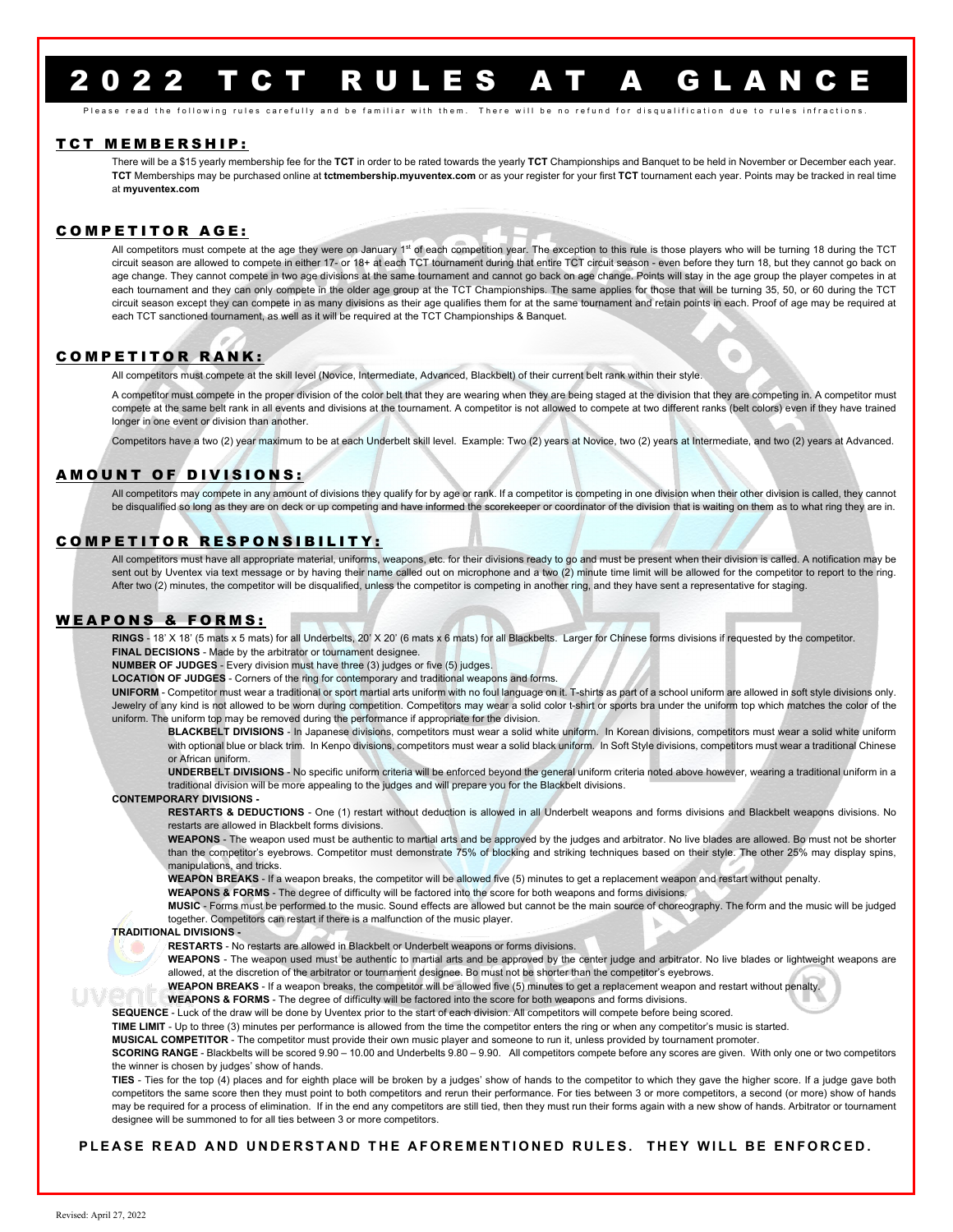## **LET'S MOVE SPORT MARTIAL ARTS INTO THE FUTURE!** 202 2 TCT RULES AT A GLANCE

se read the following rules carefully and be familiar with them. There will be no refund for disqualification due to rules infractions

#### POINT SPARRING

**LOCATION OF JUDGES** - Standing and moving about the inside of the ring.

**UNIFORM** - Competitor must wear a traditional or sport martial arts uniform with no foul language on it. T-shirts as part of a school uniform are allowed in soft style divisions only. Jewelry of any kind is not allowed to be worn during competition. No shirts under the uniform top, except for females which may wear a solid color t-shirt or sports bra. Additionally, the sleeves must reach the elbows.

#### **SAFETY EQUIPMENT** -

 **MANDATORY** - Mouthpiece, groin cup (males), hand, foot, and head gear is required. Cups cannot be worn outside the uniform.

 **ALLOWED, BUT NOT REQUIRED** - Face shields, chest protectors, elbow pads, shin guards.

**TIME LIMIT** 

 **BLACKBELT DIVISIONS** - Two (2) minutes running time, or 10-point spread. Time will be stopped when play is stopped during the last 30 seconds of a match.  **UNDERBELT DIVISIONS** -Two (2) minutes running time, or 7-point spread.

 **SELECTION** - All byes and bracketing are automatically done during staging by Uventex**.** 

 **COACHING** - Allowed from coaches' box and designated areas. Coaches will sit in chair within coach's box and cannot physically or verbally signal points for their competitor after a call for break for scoring to confuse judges' call for points. **MUST HAVE COACH'S PASS.**

 **TIME OUT** - A competitor or coach can call one (1) time out per match for up to ten (10) seconds when play is already stopped.

 **SCORING AREAS** - Head, face, ribs, chest, abdomen, kidneys.

 **TECHNIQUES** - Allowable techniques include all kicks, punches, back fists, knife hands, ridge hands, spins, and aerials. All other techniques are illegal.

 **CONTACT** - All ranks must use light contact to score to head and light or moderate contact to score to body.

 **OUT OF BOUNDS** - Out of bounds is when neither foot is inside or touching the boundary line.

FORCED OUT VS. RUNNING OUT - A competitor is not penalized for fighting or being forced out of the ring but may be penalized one (1) point for running out to avoid fighting.  **DOWNED OPPONENT** - Match will stop immediately when one competitor is down.

**PENALTIES** - Illegal contact (1), illegal techniques (1), contact to non-scoring areas (1), hitting after call to stop (1), running out of bounds (1), dropping to the floor to avoid fighting (1) are subject to penalty points by a majority vote of the judges, and foul language / unsportsmanlike conduct (DQ) by the center judge.

**COACHING PENALTIES** - More than one coach in coach's box (1), telling judges what to call (1), taunting judges or competitors (1), coaching during a medical timeout (1), and foul language / unsportsmanlike conduct (DQ) by the center judge.

**SCORING** - One (1) point for hand and kicking techniques, two (2) points for head kicking techniques and spinning kicks to the body, three (3) points for spinning kicks to the head, any aerial spinning kicks from the standing position, cartwheel kicks, capoeira kicks, and gyroscope kicks.

POINT AND PENALTY - A point can be given to one competitor and a penalty point to the other competitor at one calling by majority vote, thus giving a competitor two scores when points are called at a break. However, a point and penalty cannot be given to the same competitor by one judge.

 **NUMBER OF POINTS TO WIN** - The competitor with the most points after two (2) minutes or a ten (10) point spread (Blackbelt) or a seven (7) point spread (Underbelt).  **TIES** - Result in sudden death overtime.

 **INJURY** - The center judge or the medical personnel may prohibit a competitor from continuing due to injury.

### TEAM SPARRING

**PROCEDURE** - same as point sparring, with following exceptions.

**SEQUENCE OF TEAMS AND AGE GROUPING** (if there is age grouping) - Youngest to oldest in junior divisions. Lightest to heaviest in adult divisions. **CONTACT** - (same as point sparring).

**AMOUNT OF POINTS TO WIN** - Total points of all matches.

**TIES** - Result in sudden death overtime in the last match only.

**DISQUALIFICATION** - A team cannot be disqualified for the disqualification of one of its competitors (unless it is for foul language / unsportsmanlike conduct). If a member is disqualified, the match is ended with the victim receiving two (2) points or a score of two (2) points above that of his opponent's score (whichever is greater) for the match. If a disqualification in the last match allows the disqualified members' team to win then the opposing team can opt to reject the disqualification and will receive five points and the match shall continue. If either competitor is unable to continue the disqualified competitor's team loses.

#### BREAKING

**PROCEDURE** - same as weapons and forms.

**UNIFORM** - Competitor must wear a traditional or sport martial arts uniform with no foul language on it. T-shirts as part of a school uniform are allowed in soft style divisions only. Jewelry of any kind is not allowed to be worn during competition. No shirts under the uniform top, except for females which may wear a solid color t-shirt or sports bra. The uniform top may be removed during the performance if appropriate for the division.

**MATERIALS & SAFETY** - All competitors must provide their own breaking material. All support materials & each end side of all blocks, bricks, boards & other materials to be broken must have the initials of the competitor or their team printed (by hand, spray can, etc.) on them in the same color. An exact duplicate sample of each type of breaking material must be presented to the panel of judges should it be asked for. Any judge may replace any or all the materials in the competitors' set-up with the competitor provided samples of the same material & then examine that competitors' set-up material for safety, material type, weight & strength. Any judge may test any replaced material for breakability. All competitors must remove all breaking remnants and provide their own containers for such removal. Competitors must angle their routines so as not to endanger the judges, spectators & their people used as props.

**REQUIRED BREAKS** - Competitor's must attempt at least five (5) breaks. At least one (1) must be with a kick.

**ILLEGAL ROUTINES** - Dialog (other than to explain the routine), use of props (other than people, weapons, and breaking materials). Skits and music are not allowed. **COMPETITOR DEMONSTRATION** - The competitor has the responsibility to ask the center judge to demonstrate any portion of their routine which the competitor feels may be in violation, so as to determine whether the routine (or portion thereof) will be allowed before the division starts.



#### SELF DEFENSE

**PROCEDURE** - same as weapons and forms

**UNIFORM** - Competitor must wear a traditional or sport martial arts uniform with no foul language on it. T-shirts as part of a school uniform are allowed in soft style divisions only. Jewelry of any kind is not allowed to be worn during competition. No shirts under the uniform top, except for females which may wear a solid color t-shirt or sports bra. The uniform top may be removed during the performance if appropriate for the division.

**PROPS** - Only the following props are allowed: people, unsharpened weapons, chairs, and tables.

PLEASE READ AND UNDERSTAND THE AFOREMENTIONED RULES. THEY WILL BE ENFORCED.